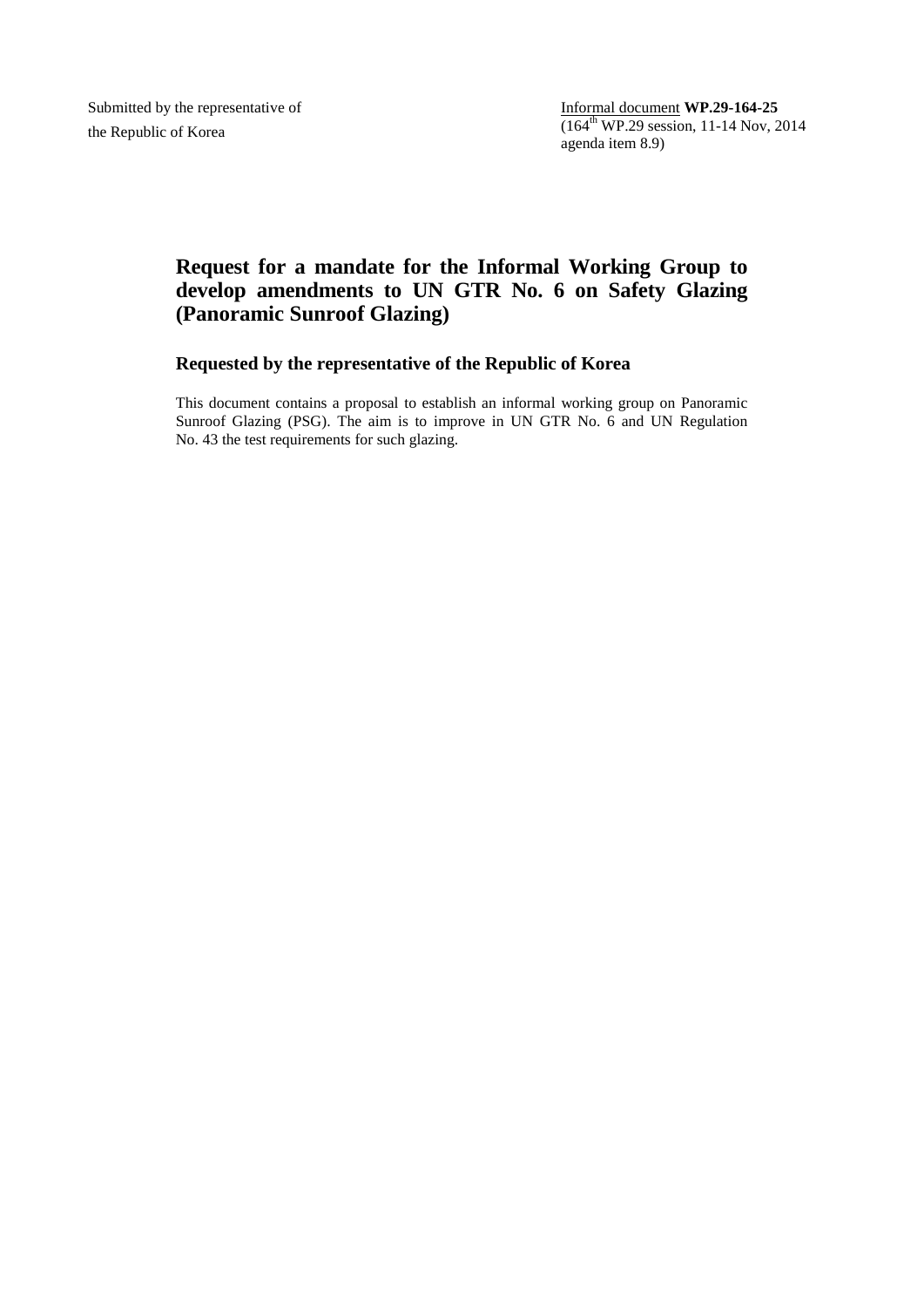## **Request for a mandate for the Informal Working Group to develop amendments to UN GTR No. 6 on Safety Glazing (Panoramic Sunroof Glazing)**

## **A. Objective**

- 1. The main objective of this proposal is to develop, in the framework of the 1998 Agreement, an amendment to UN Global Technical Regulation (GTR) No. 6 on Safety Glazing concerning clarification of testing and evaluating methods (e.g. 227g ball drop test), etc. in determining the mechanical strength of toughened glass so that the safety of a panoramic sunroof is assured.
- 2. The representative of the Republic of Korea proposes establishing a new Informal Working Group (IWG) on safety glazing under the Working Party on General Safety Provision (GRSG). The new IWG will discuss appropriate methods for testing and evaluating the mechanical strength of a part that is weaker than other parts, such as the opaque obscuration area (ceramic printed area). Should the existing standards be determined inappropriate to assessing the mechanical strength of a toughened glass that constitutes a panoramic sunroof, the IWG will proceed to discuss relevant directions for the amendment of the rules and regulations pertaining to UN GTR No. 6.

### **B. Background**

- 3. The Government of the Republic of Korea had conducted a defect investigation of panoramic sunroof in 2013 due to a sharp increase in consumer complaints about the safety of panoramic sunroof. Results of the investigation confirmed that the ceramic printed area of panoramic sunroof is particularly vulnerable in terms of its mechanical strength and thus does not meet the requirements under UN GTR 6. The Government of the Republic of Korea reported the results of its defect investigation of panoramic sunroof at the WP.29 March 2014 session in an informal document (WP.29-162-15) and also at the GRSG meeting held in May 2014 in another informal document (GRSG-106-21).
- 4. Subsequently, the Government of the Republic of Korea proposed to develop an amendment to UN GTR No. 6 in a way that clarifies the existing definition of toughened glass and revises the methods (227g ball drop test) for testing and evaluating the mechanical strength of toughened glass at the  $107<sup>th</sup>$  GRSG meeting in September 2014. The Government of the Republic of Korea also proposed establishment of an IWG to develop an amendment to the relevant parts of UN GTR No. 6, and that proposal was endorsed by GRSG.
- 5. Once established, the new IWG will invite all parties to join the group and share their experiences regarding development of relevant regulatory requirements and market responses. Participants of the group will exchange information on the direction of safety glazing technology development and discuss ways for it to measure up to future regulatory requirements.
- 6. The Government of the Republic of Korea will actively participate in the IWG as a technical sponsor in an effort to develop necessary amendments to UN GTR No. 6 and UN Regulation No. 43.